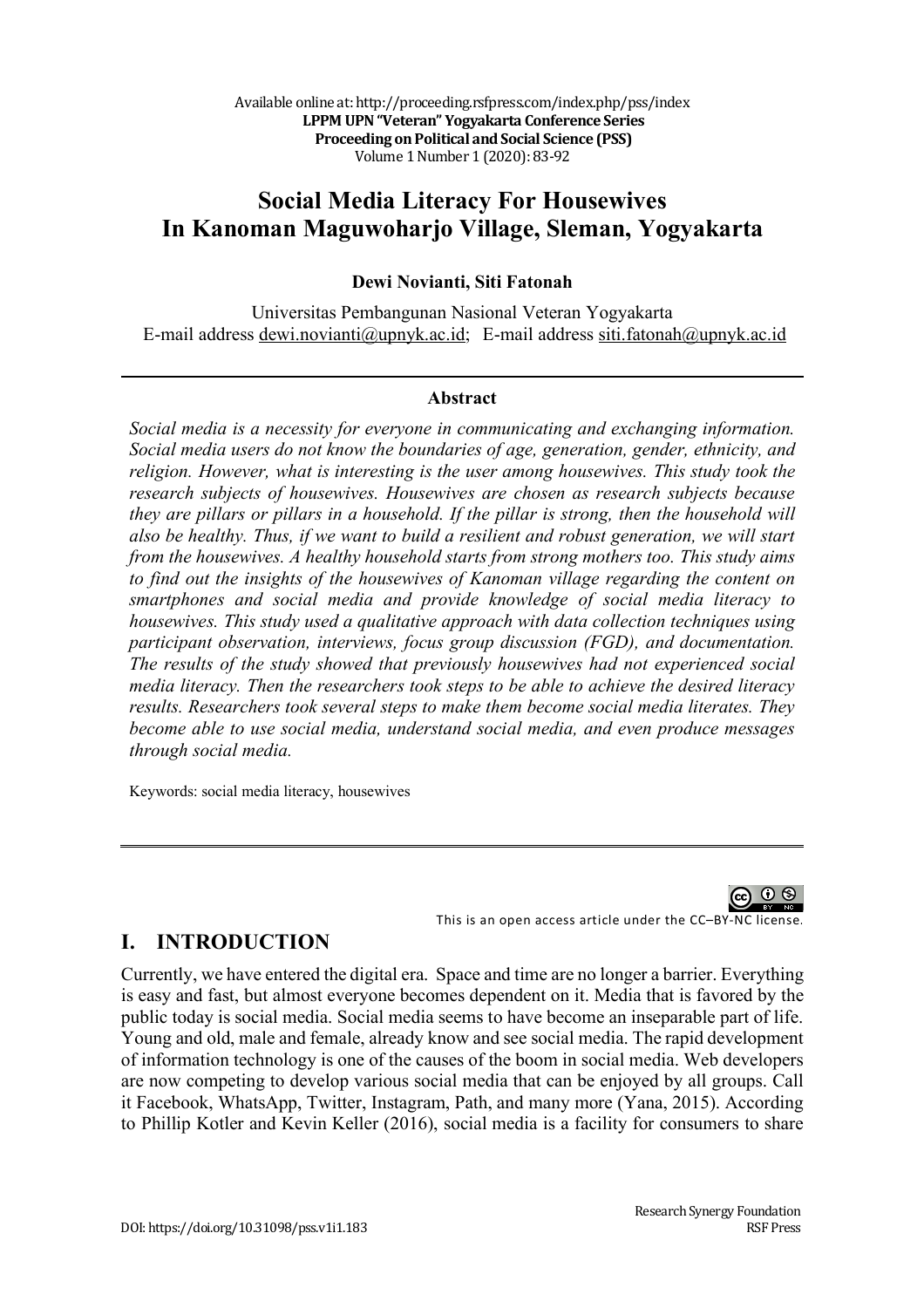information via text, video, images, and audio between one person and another, one company with another company, or even one person with the company. Meanwhile, according to Rebecca A. Hayes and Caleb T. Carr (2015), social media is an internet-based tool that makes it easy for users to interact and present themselves either instantaneously or delayed, whether in a broad audience or not. It Encourages the value of user-generated content and the perception of interactions with other people (Anjarwati, 2020).

In Indonesia, internet users are relatively high. According to the social media management research platform HootSuite and social marketing agency We Are Social entitled "Global Digital Reports 2020", nearly 64 percent of Indonesia's population is connected to the Internet. The research released at the end of January 2020 stated that Indonesia's number of internet users had reached 175.4 million people, while Indonesia's total population was around 272.1 million. Compared to 2019, the number of internet users in Indonesia has increased by around 17 percent or 25 million users (Kumparan, 2020).



Figure 1. Internet Users in Indonesia

Source: research; We Are Social and Hootsuite about the Indonesian Internet (Kumparan, 2020).

The research on the social media management platform HootSuite and the social marketing agency We Are Social above shows that Indonesia's internet users are 64 percent. The remaining 36% still need the Internet. Neither internet users nor those who have been touched by the Internet, do not necessarily understand the importance of the Internet, and they may not necessarily be media literate.

The users and usability of internet media have increased. Almost all activities can be through various easy-to-get internet access, such as e-commerce, online transportation, e-toll, elearning, and various contributions to the development of internet sophistication used in everyday life. Readily available Internet facilities make people of all ages and professions use them. Everyone can access all kinds of the content offered by various sites and social media (Supratman, 2018).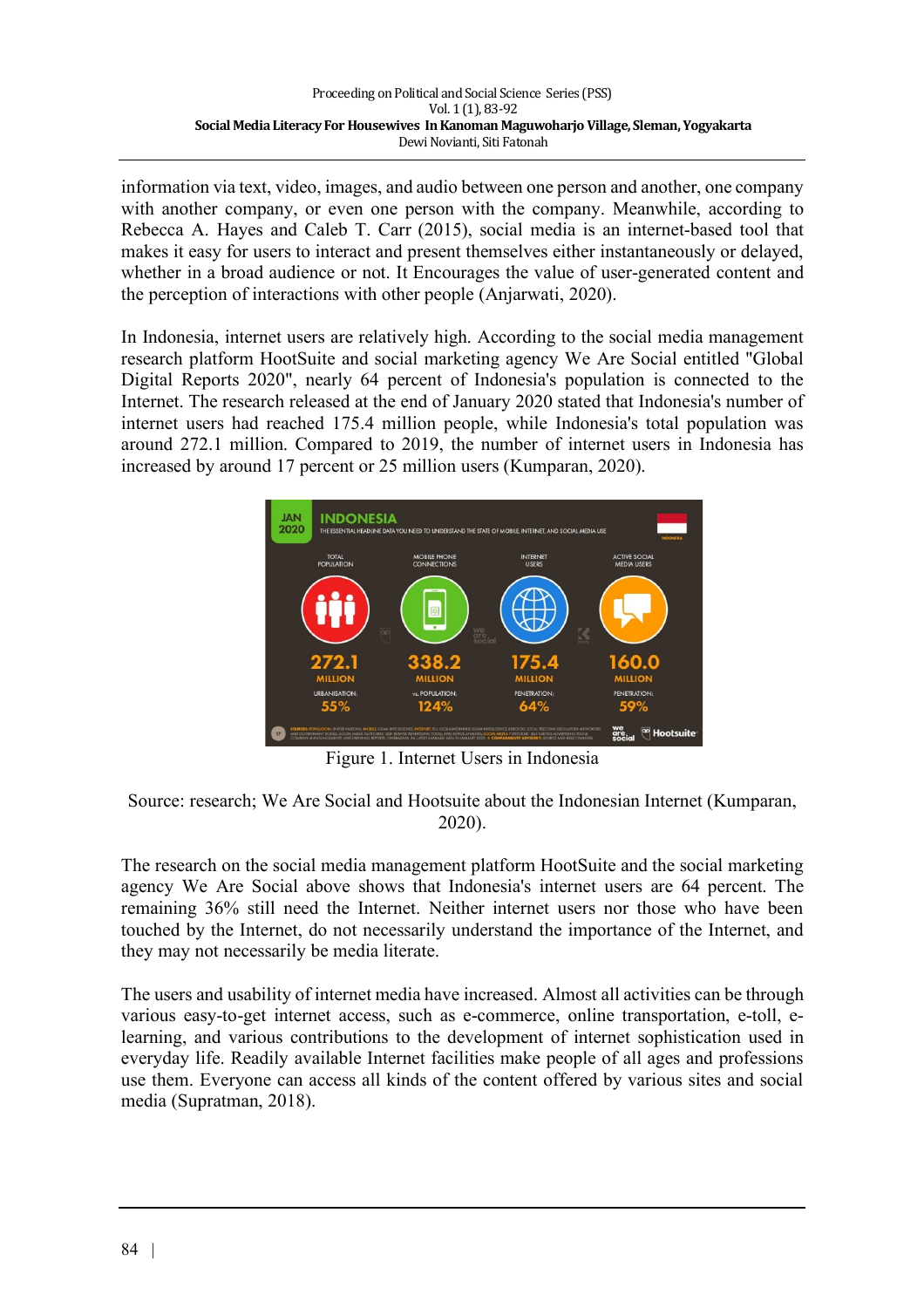Social media users need rules and norms for communication to run smoothly. Tapscott (2009) writes about Internet users' generation's norms as follows; first, they want freedom in everything they do, such as freedom of choice and freedom of expression. Second, they like to make something according to taste (customization and personalization). Third, they seek corporate integration and openness as they decide what to buy or where to work. Fourth, the internet generation wants entertainment and games to exist in their work, education, and social life. Fifth, they are a generation that relies on collaboration and relationships. Sixth, the internet generation needs speed. Seventh, they are innovators (Supratman, 2018).

Internet users come from various circles and various interests, but what is interesting is the user from among housewives. Very rarely does research that pays attention to housewives, especially about social media. Even though a housewife is a family member. A house without posts collapses, so a house needs strong posts. Thus the household needs a strong mother figure as well. In today's digital era, it requires everyone to be able to use the Internet. Where traditional communications turn to digital. Unfortunately, there is still a group of people still left behind in our environment's digital progress. Researchers want to help housewives who are still not digital media literate. Mothers who live in villages, especially in Kanoman Maguwoharjo, Sleman, Yogyakarta, are targeted by researchers. This research aims to provide education and socialization of social media literacy to housewives in Kanoman Maguwoharjo Village, Sleman, Yogyakarta. These housewives work as farm laborers, housemaid, and are members of women's farmer group organizations. Moreover, they are still lagging behind advances in communication technology.

This study aims to discover the insights of Kanoman village housewives regarding the content on smartphones and social media and provide knowledge of social media literacy to housewives

# **II. LITERATURE REVIEW**

New media literacy is often equated with digital literacy because new media can be synonymous with digital media, although it does not always mean the Internet. According to the Media Awareness Network (by combining the formulation of the National Broadband Plan Connecting American Section 9.3, Digital Britain Media Literacy Working Group Section 3.16, and Australia's Digital Economy: Future Directions, p. 44), a well-known definition of digital literacy is Skills and the knowledge required to use various digital media application software, hardware such as computers, cellular phones, and internet technology; the ability to understand digital media content and its applications critically; and knowledge and capacity to create media content with digital technology (Novianti & Fatonah, 2018).

If further elaborated in the definition, there are three verbs which are characteristic of digital literacy, namely: use - understand - create. It means that media literacy includes the ability to use, understand, and produce digital media. Further explanation of the three competencies is: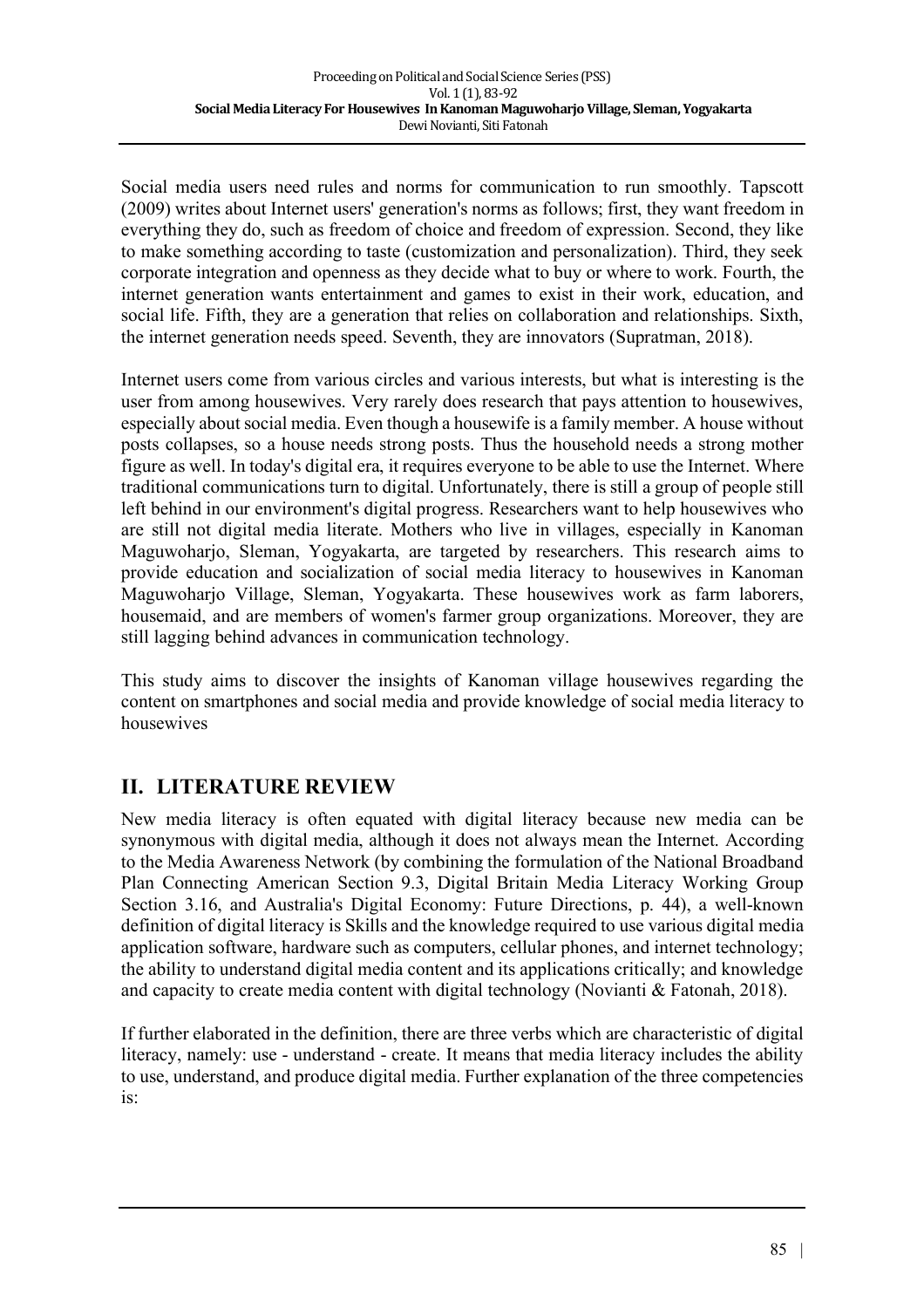1. Using - is the technical skill required to engage with computers and the Internet. This expertise forms the basis for more in-depth digital literacy development. Critical technical skills include using computer programs such as word processing, web browsers, e-mail, and other communication tools. To develop these skills, citizens must have access to and conveniently utilize tools and resources such as broadband services, computers, software, Internet search engines, and online databases.

2. Understanding - is the ability to understand, contextualize, and evaluate digital media critically. Individuals must recognize the importance of critically evaluating how digital media content and applications can reflect, shape, enhance, or manipulate our perceptions, beliefs, and feelings about the world around us.

3. Producing - is the ability to create content and communicate effectively using various digital media tools. Content production using digital media is not just the ability to use a word processor or write.

Social media users come from various circles. One of them is a housewife. The role of housewives in the family is significant, especially in educating their children. A housewife is a woman who works to run or manage her family home, is responsible for educating her children, cooking and serving food, buying items for daily family needs, cleaning and maintaining the house, preparing and sewing clothes for the family, and so on. Housewives generally do not work outside the home. a housewife as a married woman who is responsible for her household (Macmillan Dictionary, n.d.)

Nowadays, children are smarter at using smartphones than their mothers. Young people are deeply involved with digital media, such as social media, blogging, video games, and smartphones. Young people are the generation closest to innovation (Kahne et al., 2012). There are many ways to look at the warp and weft of intellectual progenitors contributing to media literacy education theory and practice. As Jacquinot (2008) has explained in her review of media literacy education's European history, media literacy education (MLE) is a highly contextualized activity that takes many forms in many different cultures and learning environments. With that in mind, it is easy to see media literacy as an extension of the practice of rhetoric, developed during the 5th century B.C. to teach the art of politics through the development of oratory and critical thinking. It is also possible to see its roots in the emergence of film as a tool for teaching and learning, particularly in the development of language, critical analysis, and literacy skills. MLE history's threads are reflected in some of the fragmentation and dissonance embedded in the issues and arguments that still circulate as "great debates" in our field (Hobbs & Jensen, 2013).

# **III. RESEARCH METHODOLOGY**

This study used a qualitative approach to choose field research methods to uncover the reality of Kanoman Village housewives' insights about digital media content via smartphones. Creswell (2014: 24) also provides qualitative research criteria such as dynamic development, open questions, interview data, documentation data, audio data (Weriza et al., 2019). This research is included in the category of social constructivism research (Novianti & Fatonah, 2019). This study uses qualitative data collected through field observations, in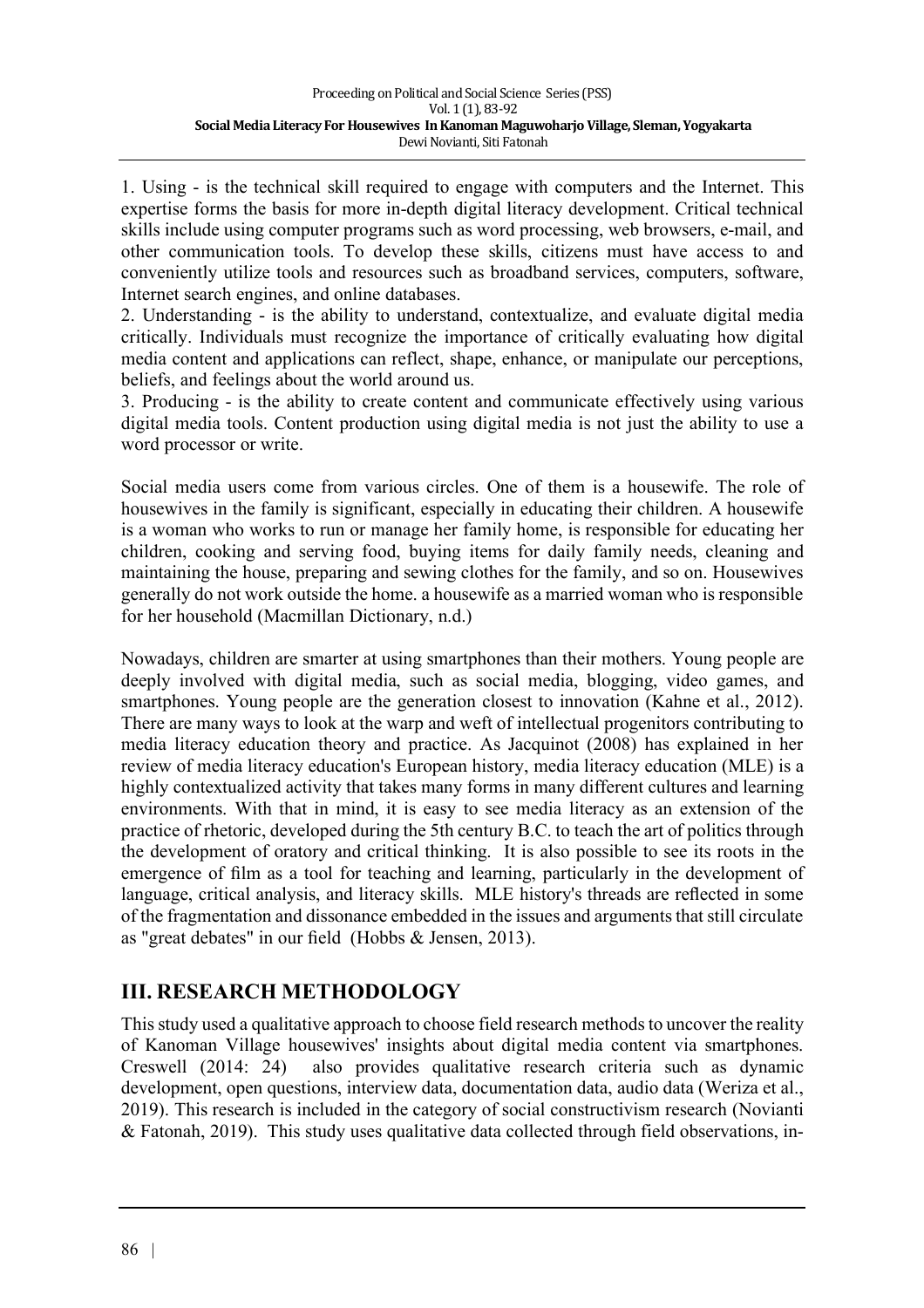depth interviews with Kanoman village housewives, and those considered to understand digital media. Qualitative data is intended to reveal all key informants' subjective reality about the facts of digital media literacy. Primary data (first-hand information) and literature work are intended to study secondary data (second-hand information).

Data collection techniques The data collection techniques in this study used participant observation, interviews, focus group discussion (FGD), and documentation. The observation technique is that considering this research uses a qualitative approach, observation becomes imperative in the data search process, as an effort to find more accurate data on the research theme. Interview technique Using the interview as a data collection technique is a consequence of the choice of methodology. When a researcher chooses a qualitative research method, interviews usually combined with observation are the primary choice as a data collection technique. With the interview technique, verbal and non-verbal data will obtain, but verbal data is often obtained through conversation or question and answer in interviews that are often prioritized.

There are several known types of interviews, such as structured and unstructured interviews. Both interview techniques were used in this research to obtain information relevant to the world of digital media. Structured interviews were conducted using interview guidelines, while unstructured interviews were conducted flexibly and informally, but still guided by the main topic. Some of the key informants in this study were 15 housewives and related agencies, namely the Sleman Communication and Information Agency.

Documentation techniques In addition to collecting data using direct observation and indepth interviews, documentation techniques are used to complement the data that has been collected. This documentation technique can simultaneously be used as a comparison and tool.

Analysis and interpretation of data Data analysis is an activity of interpreting various field findings that seek to dialogue with the theory used. In this qualitative research, an analysis will be carried out, starting from the data collection process. Researchers provided training and outreach to 15 critical informants assisted by non-government organizations (Media Eyes) in the form of digital media literacy. Data information obtained from the beginning of research activities, starting from the preliminary observation stage to interviews, then immediately organized, namely arranged and grouped by type, data category, and unit description according to the needs and priorities of interpretation or discussion of research results.

### **IV. FINDING AND DISCUSSION**

Kanoman Maguwoharjo Village is included in Depok District with a strategic location, located at Yogyakarta's entrance with the Adi Sucipto International Airport. Maguwoharjo Village is a combination of 4 urban villages before 1946, namely Paingan, Nayan, Tajem, and Kembang Villages. Kanoman Maguwoharjo Village is reasonably fertile. Some of the residents still work as farmers. Likewise, housewives, who are the study subjects, are included in the Women Farmers Group. Even so, that does not mean these mothers cannot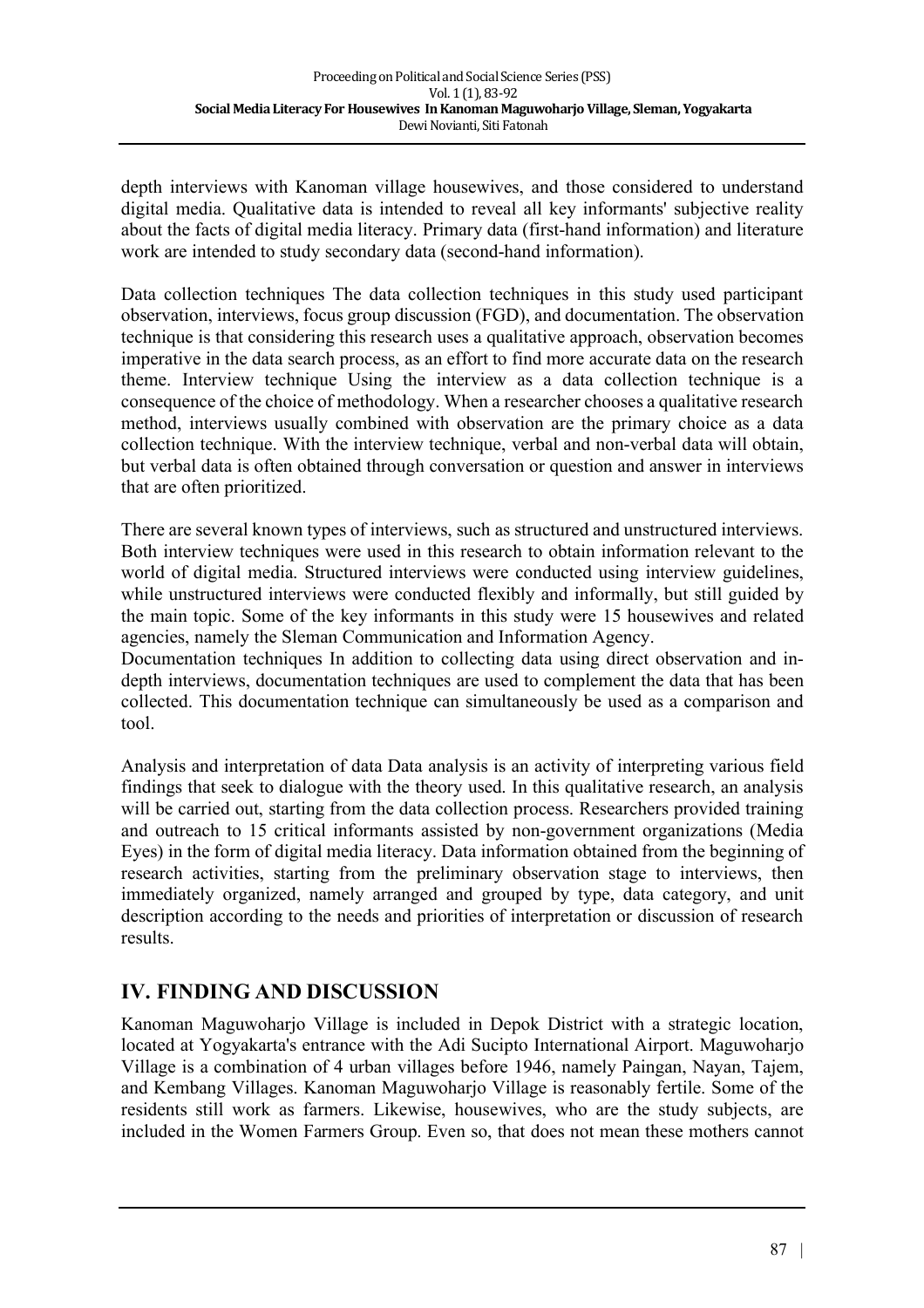operate the smartphones they have. Some of them can already use social media, and some cannot use social media yet.

Housewives are the pillars of the family. Pillars must be sturdy and robust. One of the beneficial aspects of today's digital era is media literacy or already experiencing media literacy. In today's all-digital era, inevitably, everyone must be able to use it. If a person cannot use digital media, he will be left behind in everything. The media that is often used by various groups is social media. Among social media, types are Facebook, Youtube, WhatsApp, Facebook messenger, WeChat, Instagram, Tik Tok, Q.Q., Q Zone, and Sina Weibo.



Figure 2. Social media users in the world source : (kata data, 2020)

From the data above, Face book occupies the top position with 2.5 billion users, following YouTube and WhatsApp with 2 billion users, third place Facebook messenger with around 1.4 billion users, WeChat with around 1.25 billion users, Instagram with 1 billion users, Tik Tok with around 800 million users, Q.Q. with around 700 million users, Q Zone and Sina Weibo with 500 million users. It is incredible how many people have used social media around the world. Internet connection is a primary need today.

In Indonesia, as the data above shows, the usage is also relatively high. Internet users are 64%, and social media users are 59%. Total population (total population): 272.1 million people. Unique Mobile Users: 338.2 million Internet Users: 175.4 million, Active Social Media Users: 160 million (Kumparan, 2020b).

What about the housewives in Kanoman Maguwoharjo village? It turns out that there are many internet and social media users who are still not media literate.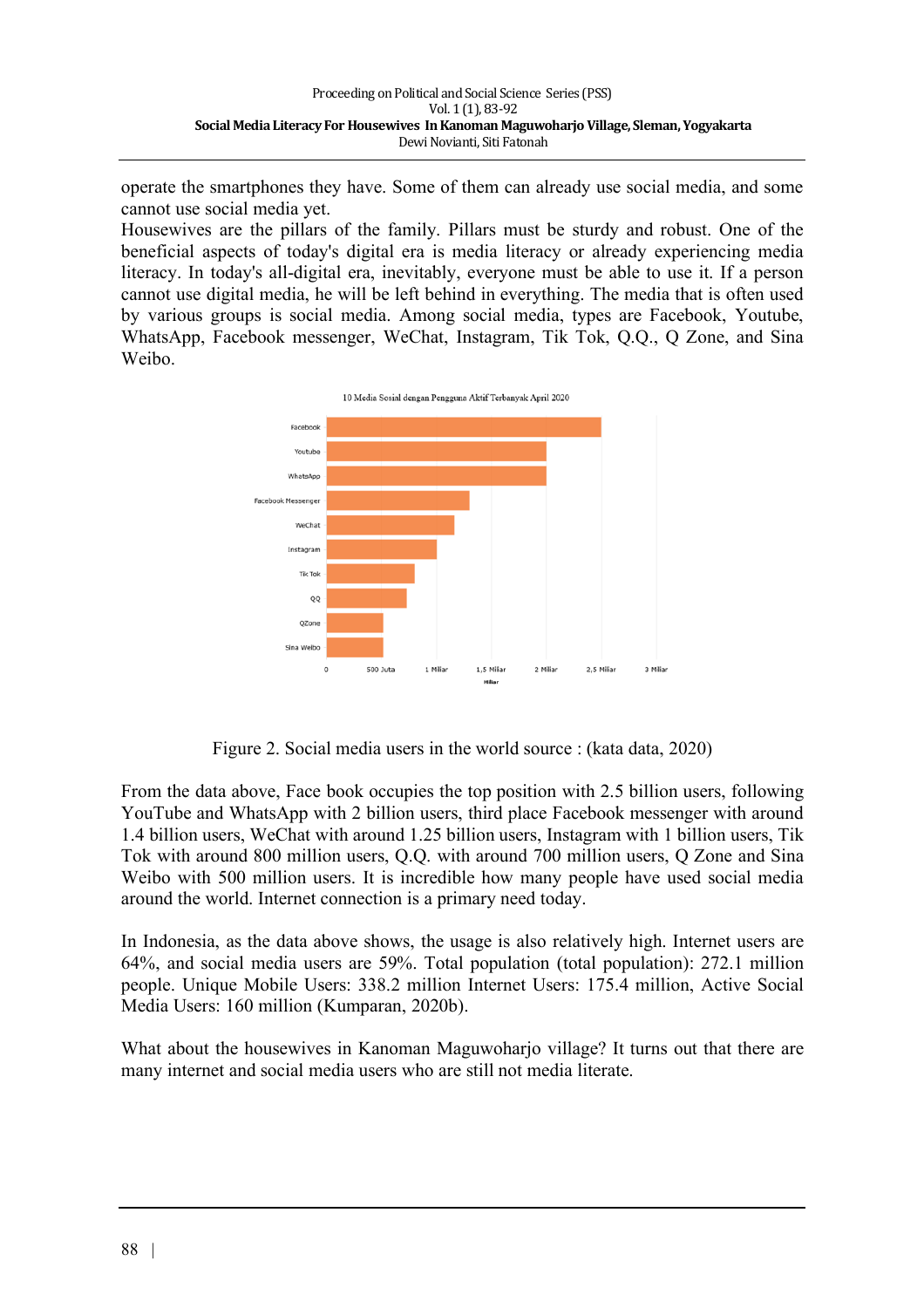The women of this farming group are busy in the garden and the household, so they rarely contact social media. Most of them already have smartphones, but only limited to WhatsApp, and even occasionally, they need information and communication.

When researchers asked about the obstacles in running a media literacy program in the environment, their answers varied, it can be seen in the following table:

#### Table 1.1. constraints running a digital media literacy program



Source of research data processing for 2020

The table above shows that some answers that they are busy working, so they rarely use social media. Some answered that they could not manage their time correctly. Some answered that they were not using social media and others. However, after the researchers provided education to these housewives, they could use social media intelligently and wisely. They understand what is useful content and what is not useful content; they even understand hoax information viral. They can create messages via social media such as WhatsApp, Facebook, and Instagram. Favorite media is WhatsApp because it is easy to use. They have groups on WhatsApp.

The researchers tried to help these mothers first by conducting a focused group discussion. Second, researchers provide education in the form of socialization and digital media literacy training, especially social media, providing education that literacy is not only reading and reading material is not only manual but also digital. Literacy is not just reading and writing, but also thinking skills using printed, visual, digital, and auditory sources of knowledge. The training was conducted several times, and the researchers collaborated with the Non-Government Organization (NGO) with various exciting and easily understood materials by the housewives. The training materials are in the form of discussions, questions, and answers, video screenings, brainstorming about their daily interactions using social media. Third, the researchers provided internet access to several groups of housewives so that they and their families could easily access information. Even though we are currently in a "virtual world," there are still many areas in Indonesia that cannot access the Internet. By providing Internet access, digital literacy will be more comfortable. The literacy movement began in the family, school, then the national literacy movement. Researchers installed Indihome wifi to several residents 'houses, distributed to several other residents' houses in need.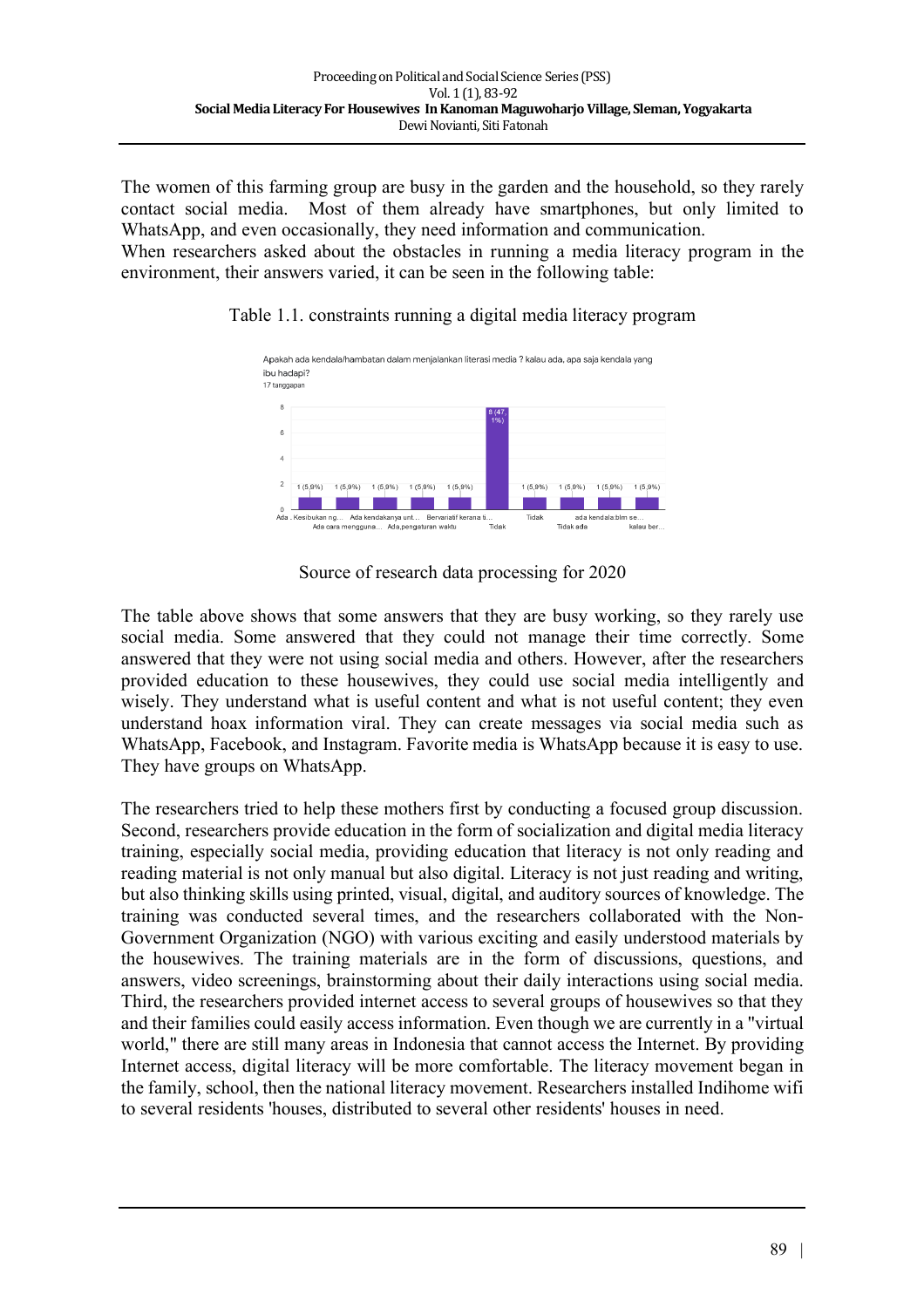Researchers have taken steps in opening insights and educating housewives in Kanoman village. The steps that have been done above show satisfactory results. Every day, these housewives take the time to interact with social media. They look for quality information for themselves and their families, such as religious information, actual news, education, and cooking recipes. They created a WhatsApp group to exchange information. Some of them join Facebook and Instagram. They are selling online and buying products online. They can monitor whatever is on their children's smartphones.

We need to pay attention to several important things, namely, cultivating a love for science, truth, and facts. Of course, this must be realized in reading activities balanced with validation, both digital and manual reading. People must change their lifestyle that starts from an oral culture to reading culture. On average, people do not read because they are busy earning a living, do not like reading, and have no reading material. They do not even know what quality reading material looks like. People need media literacy education. The culture of reading is essential in the family so that the family does not just talk about unnecessary things.

The culture of reading is essential in the family so that the family does not just talk about unnecessary things.

## **V. CONCLUSION AND FURTHER RESEARCH**

In today's all-digital era, digital media literacy is an urgent matter to be disseminated to all social levels. The media literacy movement targets are students, students, teachers, and lecturers, while housewives have not been touched. This research focuses on digital media literacy for housewives because the family's pillars or pillars are mothers. Therefore the mother must not only be strong but also have to be smart. In educating their children, mothers need skills and intelligence to be smart in digital media. Various efforts need to be made to educate housewives on social media. The first is to provide awareness of media literacy's importance through education, training, and outreach. The second is the fulfillment of internet access, and the three literacy is done in all aspects through digital media, the fourth foster a love of science.

#### **THANK-YOU NOTE**

Alhamdulillahirobbil'alamin, Researchers would like to thank the Ministry of Research, Technology, and Technology for funding this research. Institute for Research and Community Service, Yogyakarta Veteran National Development University, facilitated this research to run smoothly.

### **VI. REFERENCES**

RAnjarwati, J. (2020). Media Sosial: Pengertian, Jenis, Fungsi, dan Contoh. *FA Tekno*. https://tekno.foresteract.com/media-sosial/

Hobbs, R., & Jensen, A. (2013). The Past, Present, and Future of Media Literacy Education. *Journal of Media Literacy Education*, *1*(1).https://digitalcommons.uri.edu/jmle/vol1/iss1/1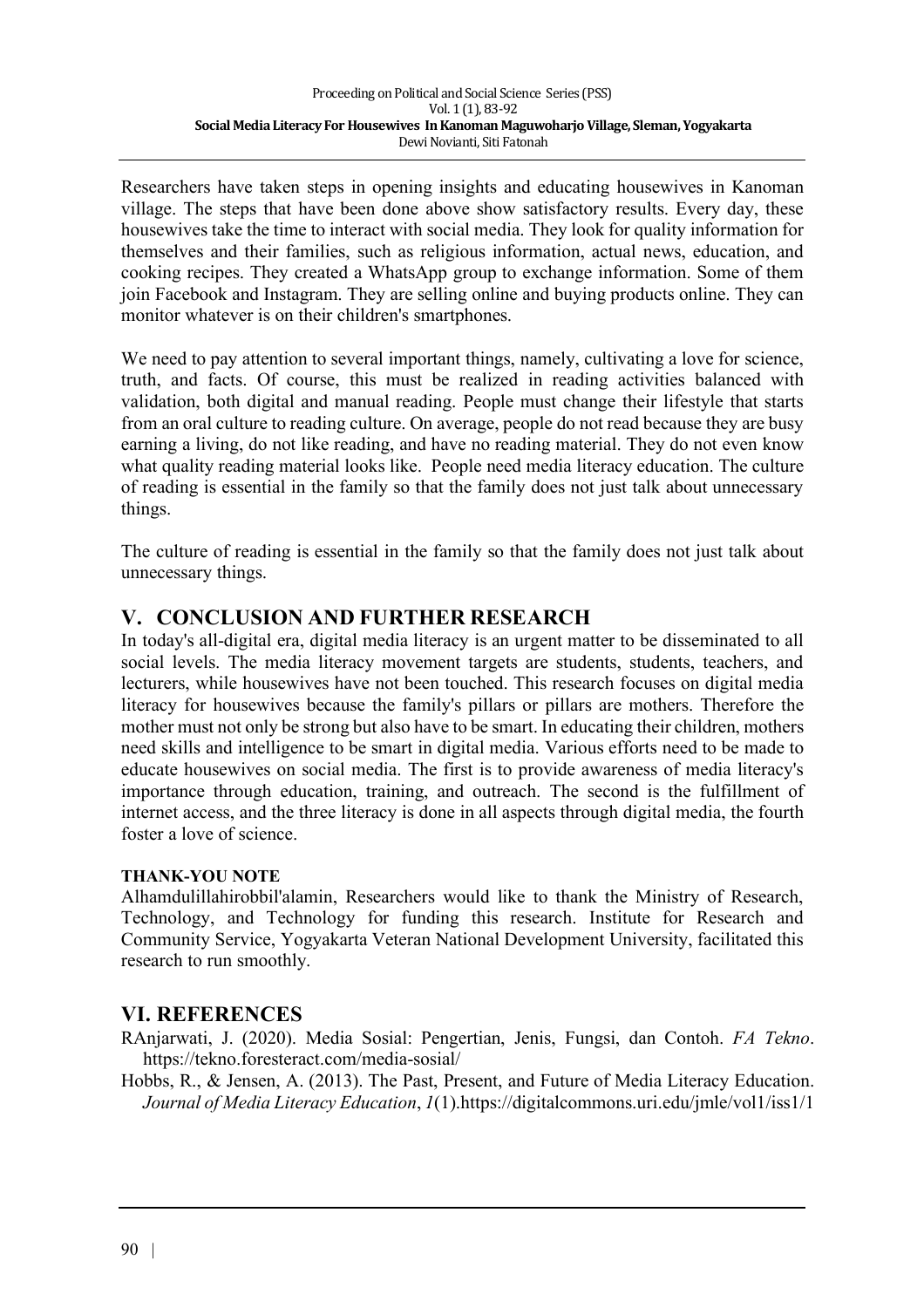- Kahne, J., Lee, N.-J., & Feezell, J. T. (2012). Digital Media Literacy Education and Online Civic and Political Participation. *International Journal of Communication*, *6*(0), 24.
- kata data, kata data. (2020). *Ini Media Sosial Paling Populer Sepanjang April 2020 | Databoks*. https://databoks.katadata.co.id/datapublish/2020/05/25/ini-media-sosial-palingpopuler-sepanjang-april-2020
- Kumparan. (2020). *Riset: 64% Penduduk Indonesia Sudah Pakai Internet*. kumparan. https://kumparan.com/kumparantech/riset-64-penduduk-indonesia-sudah-pakai-internet-1ssUCDbKILp
- Macmillan Dictionary. (n.d.). *HOUSEWIFE (noun) American English definition and synonyms | Macmillan Dictionary*. Retrieved October 8, 2020, from https://www.macmillandictionary.com/dictionary/american/housewife
- Novianti, D., & Fatonah, S. (2018). Literasi Media Digital di Lingkungan Ibu-Ibu Rumah Tangga di Yogyakarta. *Jurnal Ilmu Komunikasi*, *16*(1), 1–14.
- Novianti, D., & Fatonah, S. (2019). Budaya Literasi Media Digital Pada Ibu-Ibu Rumah Tangga. *Jurnal Antropologi: Isu-Isu Sosial Budaya*, *21*(2), 218–226.
- Supratman, L. P. (2018). Penggunaan Media Sosial oleh Digital Native. *Jurnal ILMU KOMUNIKASI*, *15*(1), 47–60. https://doi.org/10.24002/jik.v15i1.1243
- Weriza, W., Asrinaldi, A., & Arief, E. (2019). BUDAYA KERJA PETUGAS PEMUTAKHIRAN DATA PEMILIH DALAM PEMILUKADA DI KOTA PADANG PANJANG. *Jurnal Antropologi: Isu-Isu Sosial Budaya*, *20*(2), 213–222.
- Yana, Y. (2015, February 12). *10 Manfaat Sosial Media di Berbagai Bidang*. Manfaat.co.id. https://manfaat.co.id/10-manfaat-sosial-media-di-berbagai-bidang
	- Anjarwati, J. (2020). Media Sosial: Pengertian, Jenis, Fungsi, dan Contoh. *FA Tekno*. https://tekno.foresteract.com/media-sosial/
	- Hobbs, R., & Jensen, A. (2013). The Past, Present, and Future of Media Literacy Education. *Journal of Media Literacy Education*, *1*(1). https://digitalcommons.uri.edu/jmle/vol1/iss1/1
	- Kahne, J., Lee, N.-J., & Feezell, J. T. (2012). Digital Media Literacy Education and Online Civic and Political Participation. *International Journal ofCommunication*, *6*(0), 24.
	- kata data, kata data. (2020). *Ini Media Sosial Paling Populer Sepanjang April 2020 | Databoks*. https://databoks.katadata.co.id/datapublish/2020/05/25/ini-media-sosialpaling-populer-sepanjang-april-2020
	- Kumparan. (2020). *Riset: 64% Penduduk Indonesia Sudah Pakai Internet*. kumparan. https://kumparan.com/kumparantech/riset-64-penduduk-indonesia-sudah-pakaiinternet-1ssUCDbKILp
	- Macmillan Dictionary. (n.d.). *HOUSEWIFE (noun) American English definition and synonyms | Macmillan Dictionary*. Retrieved October 8, 2020, from https://www.macmillandictionary.com/dictionary/american/housewife
	- Novianti, D., & Fatonah, S. (2018). Literasi Media Digital di Lingkungan Ibu-Ibu Rumah Tangga di Yogyakarta. *Jurnal Ilmu Komunikasi*, *16*(1), 1–14.
	- Novianti, D., & Fatonah, S. (2019). Budaya Literasi Media Digital Pada Ibu-Ibu Rumah Tangga. *Jurnal Antropologi: Isu-Isu Sosial Budaya*, *21*(2), 218–226.
	- Supratman, L. P. (2018). Penggunaan Media Sosial oleh Digital Native. *Jurnal ILMU KOMUNIKASI*, *15*(1), 47–60. https://doi.org/10.24002/jik.v15i1.1243
	- Weriza, W., Asrinaldi, A., & Arief, E. (2019). BUDAYA KERJA PETUGAS PEMUTAKHIRAN DATA PEMILIH DALAM PEMILUKADA DI KOTA PADANG PANJANG. *Jurnal Antropologi: Isu-Isu Sosial Budaya*, *20*(2), 213–222.